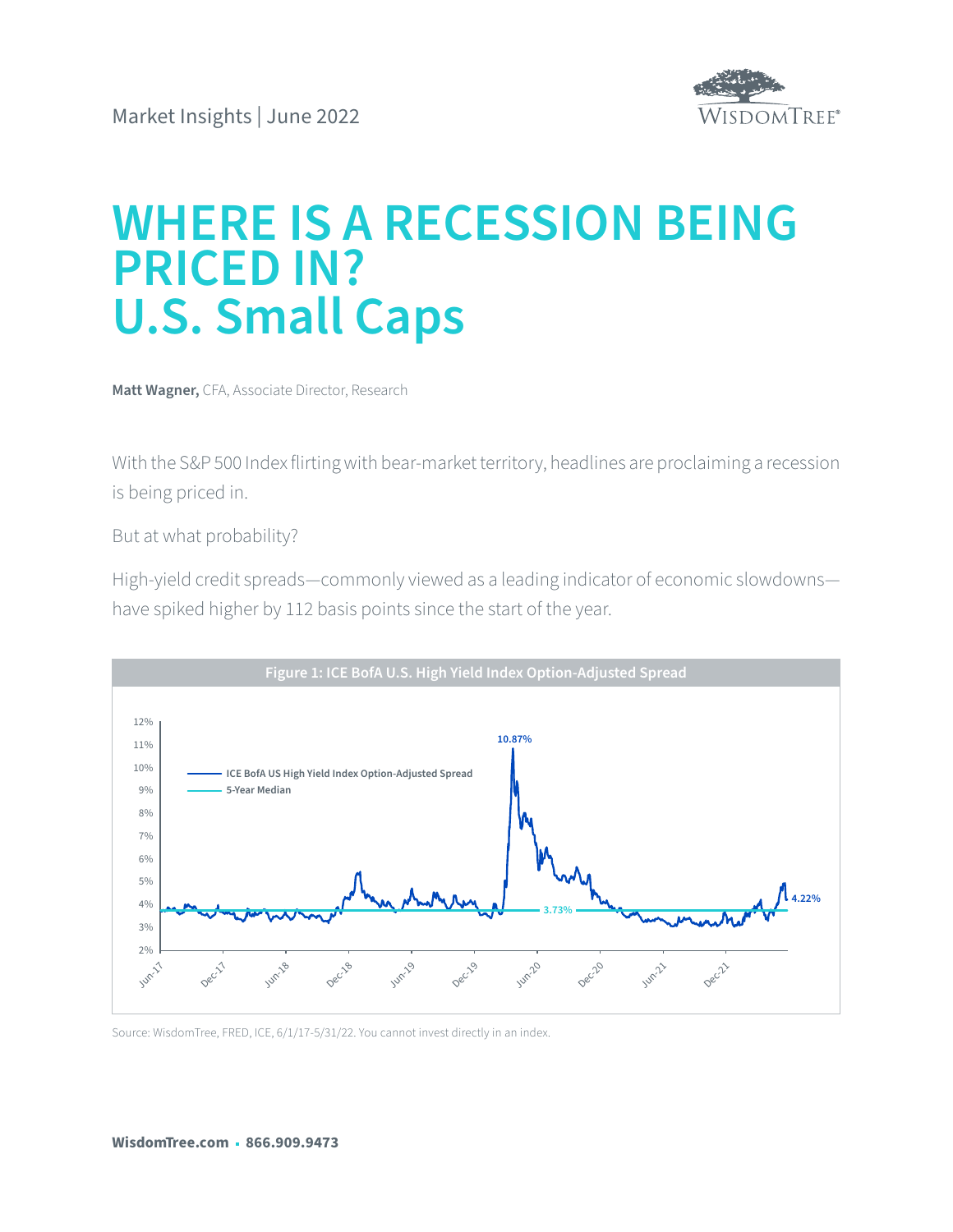If we look to valuations on the S&P 500, the picture looks more benign, even after a decline of 14% from its high. Undoubtedly, recession risk has picked up but seems to us far from pricing it as a foregone conclusion.

The current forward price-to-earnings (P/E) ratio on the S&P 500 (17.9x) is above its 20-year historical median of 16x. Assuming a recession began with the negative GDP growth in the first quarter and equities have eclipsed peak earnings for the cycle, one might expect a meaningfully lower multiple on the index.

For context, amid the recession induced by the global financial crisis, the average of the S&P 500 P/E ratio was a far lower  $13x^1$ .

Going down the size spectrum in U.S. equities, valuations are signaling a far more dire outlook.

At the end of 2019, prior to the Covid-19 pandemic, the S&P 500 was trading at a modest P/E premium of 11% to the S&P 600.

Fast forward to May 2022 and the P/E on the S&P 500 is 17.9x and the S&P 600 11.7x—a roughly 50% valuation premium for large over small. Historically, the S&P 500 has traded at a median 7% *discount* to the S&P 600 on P/E.



Sources: WisdomTree, S&P, FactSet, 6/28/02–5/31/22. Price-to-earnings uses forward 12-month earnings excluding negative earners. You cannot invest directly in an index.

**What seems clear to us is that investors expect the challenge of the Federal Reserve successfully navigating a "soft landing" for the U.S. economy to weigh more heavily on small-cap earnings than large-cap earnings. As a result, valuations for small caps, relative to large caps, are more fully discounting a recessionary headwind.** 

Investors who **a)** are searching for attractive valuation opportunities and have a sufficiently long time horizon to withstand normal business cycle gyrations, or **b)** who assume a potential economic slowdown will be more mild than valuations imply, may want to consider an over-weight allocation to small caps.

<sup>1</sup> Using December 2007-June 2009 timeline for the Great Recession.

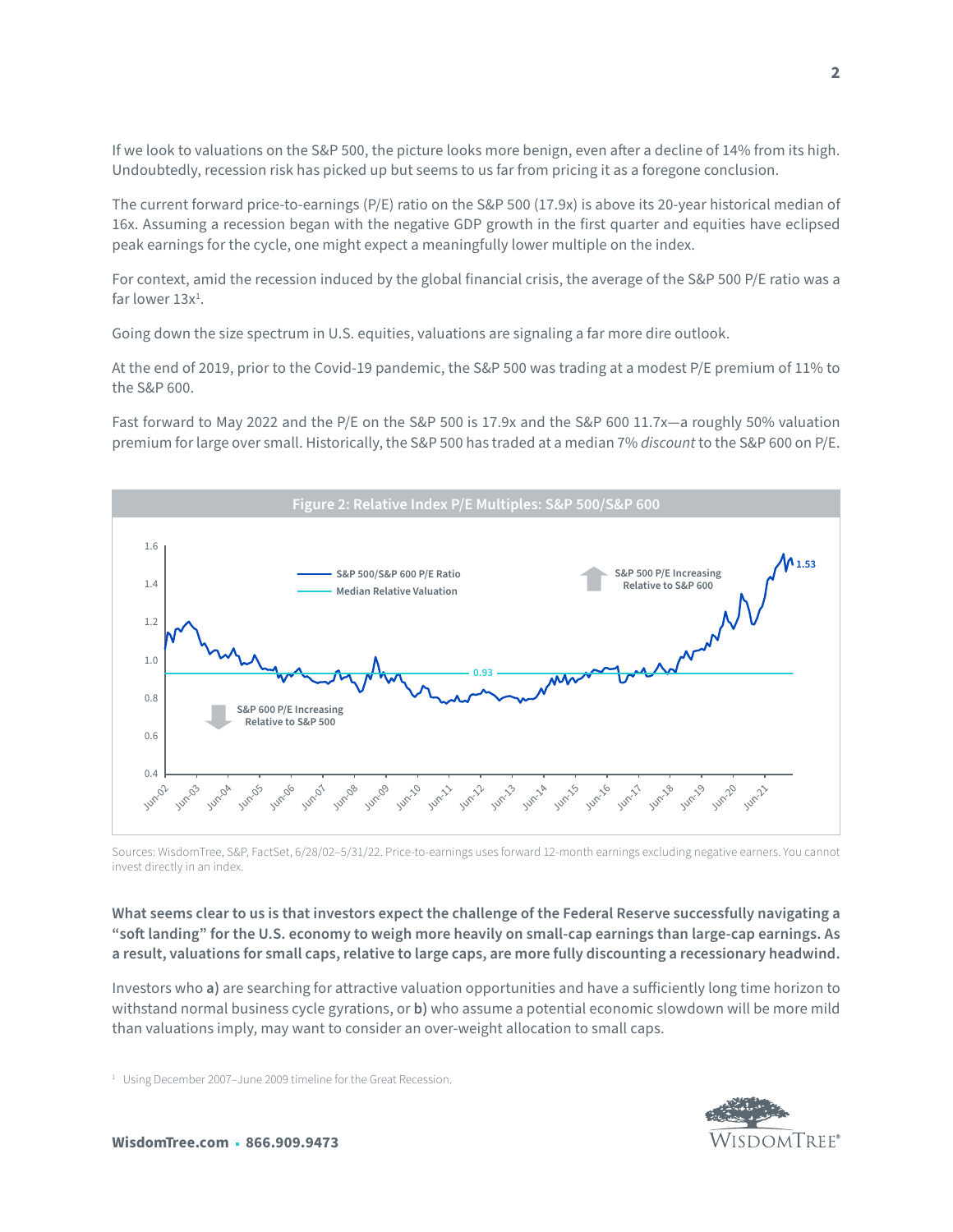# **EARNINGS GROWTH, RETURNS AND P/E MULTIPLES**

At the trough of earnings expectations in July 2020, estimated earnings on the S&P 600 had dropped by 50% from the end of 2019. S&P 500 estimated earnings were far more resilient, down just 25%.

While most investors are familiar with how select tech giants provided an earnings cushion for large-cap U.S. equities, fewer appreciate the sheer magnitude of the rebound in small-cap earnings.

S&P 600 forward earnings estimates are now 87% higher than at the end of 2019, and far higher than the 32% growth for the S&P 500.

Despite superior earnings growth, the S&P 600 return of 21% has lagged the 28% return of the S&P 500.



Sources: WisdomTree, S&P, FactSet, 12/31/19–5/31/22. EPS is forward 12-month earnings per share. You cannot invest directly in an index. Past performance is not indicative of future returns.

Strong earnings growth has pushed down the multiples of both indexes. The S&P 500 multiple of 17.9x is about 10% above its 20-year median P/E multiple but well below its 20-year peak of 23x from July 2020.



**3**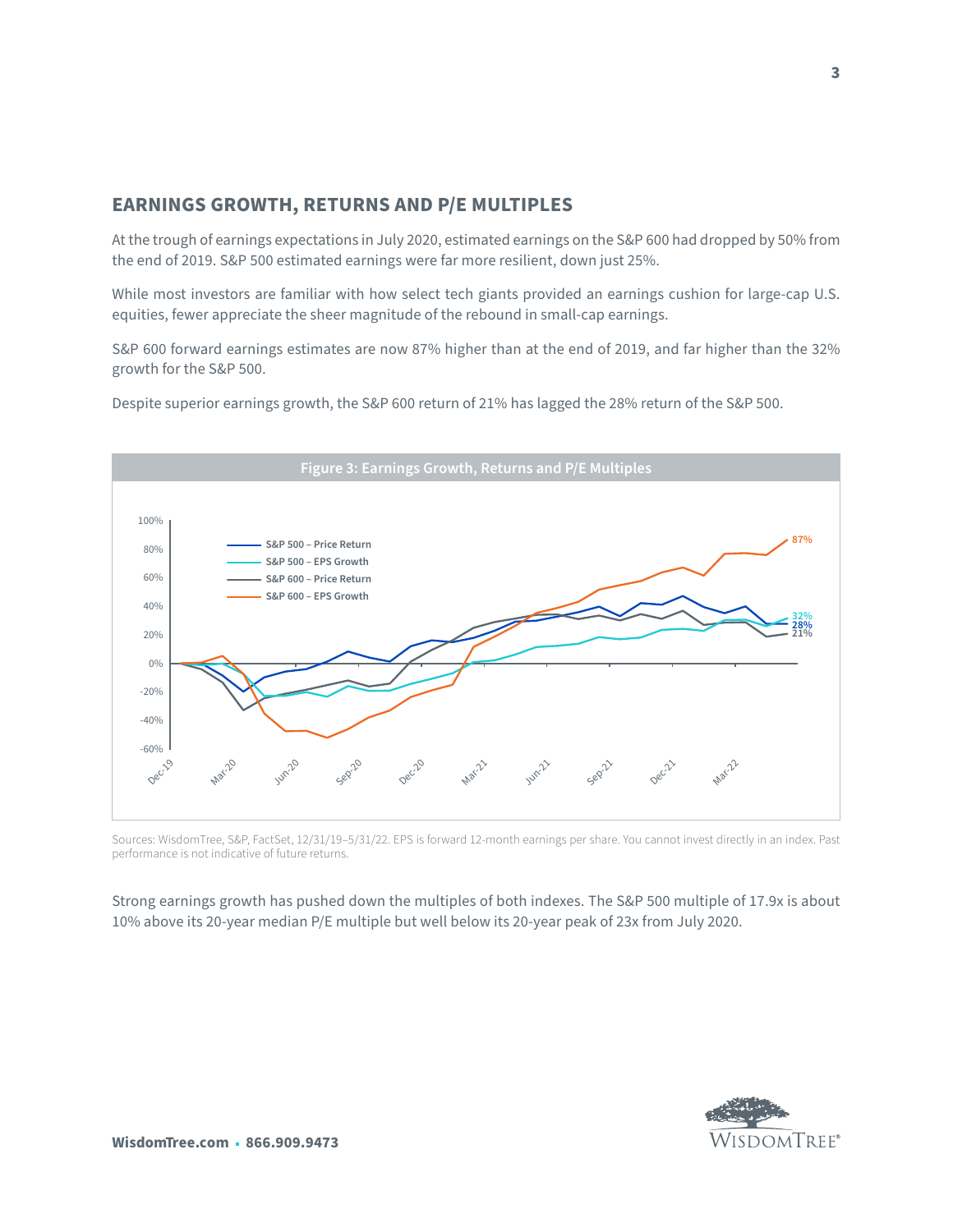

Sources: WisdomTree, S&P, FactSet, 6/28/02–5/31/22. Estimated price-to-earnings excludes negative earners. You cannot invest directly in an index.

The S&P 600 P/E ratio of 11.7x is a greater-than-30% discount to its 20-year historical median P/E of 17x.

The last time small-cap earnings multiples were this depressed was at the bottom of the global financial crisis in early 2009.



Sources: WisdomTree, S&P, FactSet, 6/28/02–5/31/22. Estimated price-to-earnings excludes negative earners. You cannot invest directly in an index.

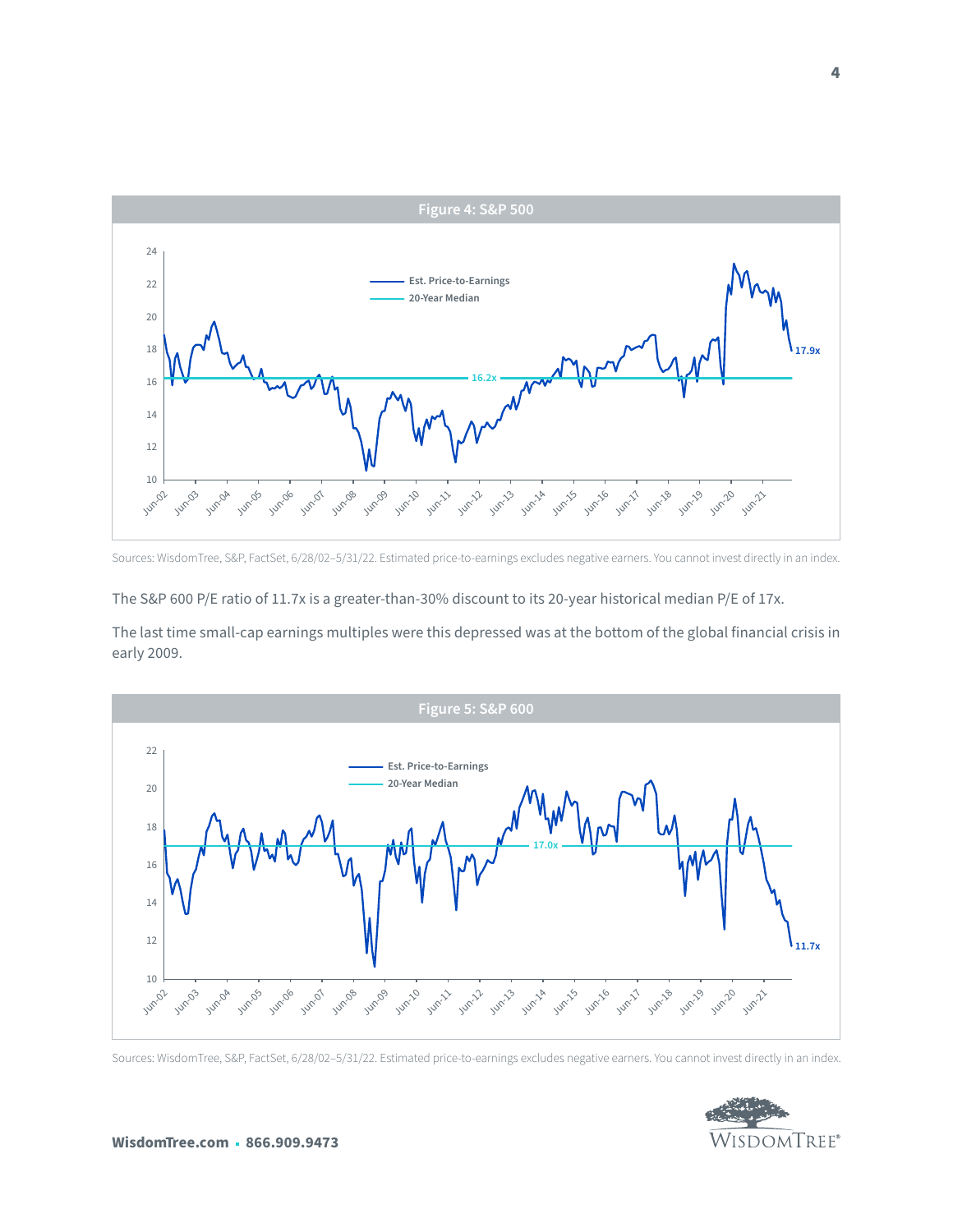#### **SECTOR EARNINGS GROWTH**

The combination of surging earnings and plunging valuation multiples implies that investors are skeptical that small caps can maintain current earnings.

This chart, which includes S&P 600 forward 12-month EPS, indicates a potential tapering in earnings growth for the index but not yet negative growth.



Sources: WisdomTree, S&P, FactSet, 1/31/16–5/31/22. EPS is forward 12-month earnings per share. You cannot invest directly in an index.

The traditional "Old Economy" sectors of Energy, Industrials and Materials have experienced a torrid pace of earnings growth. The earnings of these sectors are highly volatile and sensitive to economic fluctuations—no better exemplified than by the fact that the Energy sector has experienced aggregate negative earnings twice over the past six years, and over 1,000% earnings growth since the end of 2019.

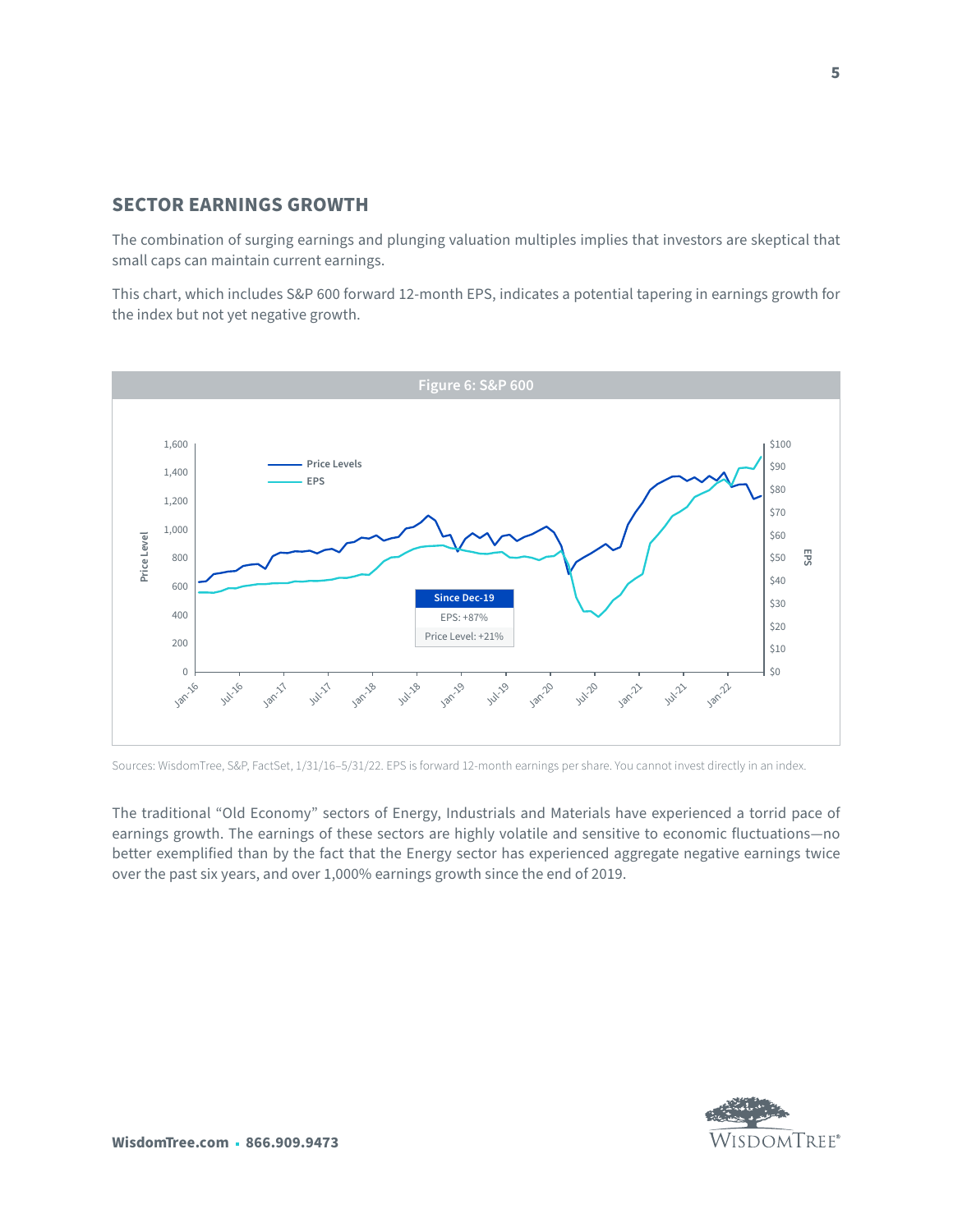# **"OLD ECONOMY" SECTORS EARNINGS PER SHARE (EPS)**





Sources: WisdomTree, S&P, FactSet, 1/31/16–5/31/22. EPS is forward 12-month earnings per share. You cannot invest directly in an index.

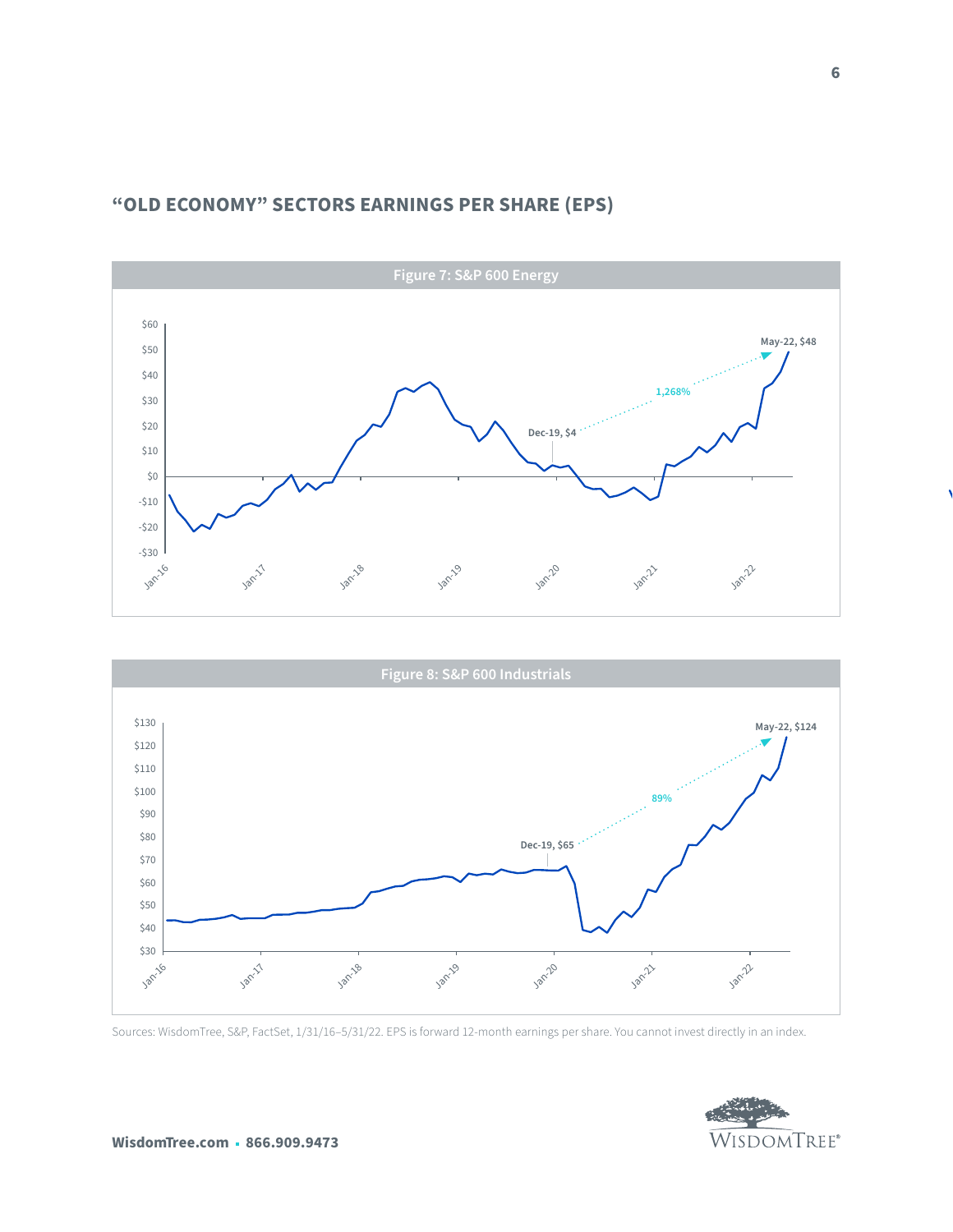

Sources: WisdomTree, S&P, FactSet, 1/31/16–5/31/22. EPS is forward 12-month earnings per share. You cannot invest directly in an index.

The Consumer sectors—Discretionary in particular—have been major beneficiaries of a healthy American consumer. Earnings growth in these sectors has continued nearly unabated for much of the past two years, even in the face of headwinds like rising gas prices and Covid-19 variants.

However, some downward revisions to forward earnings estimates can be seen from the last several months, providing early evidence for those who believe we may have reached "peak earnings" for this cycle.

In recent weeks, earnings reports from large-cap retailers Target and Wal-Mart have sent consumer stocks plummeting across the board as their announcements' indicated consumers are beginning to pull back in response to higher prices.

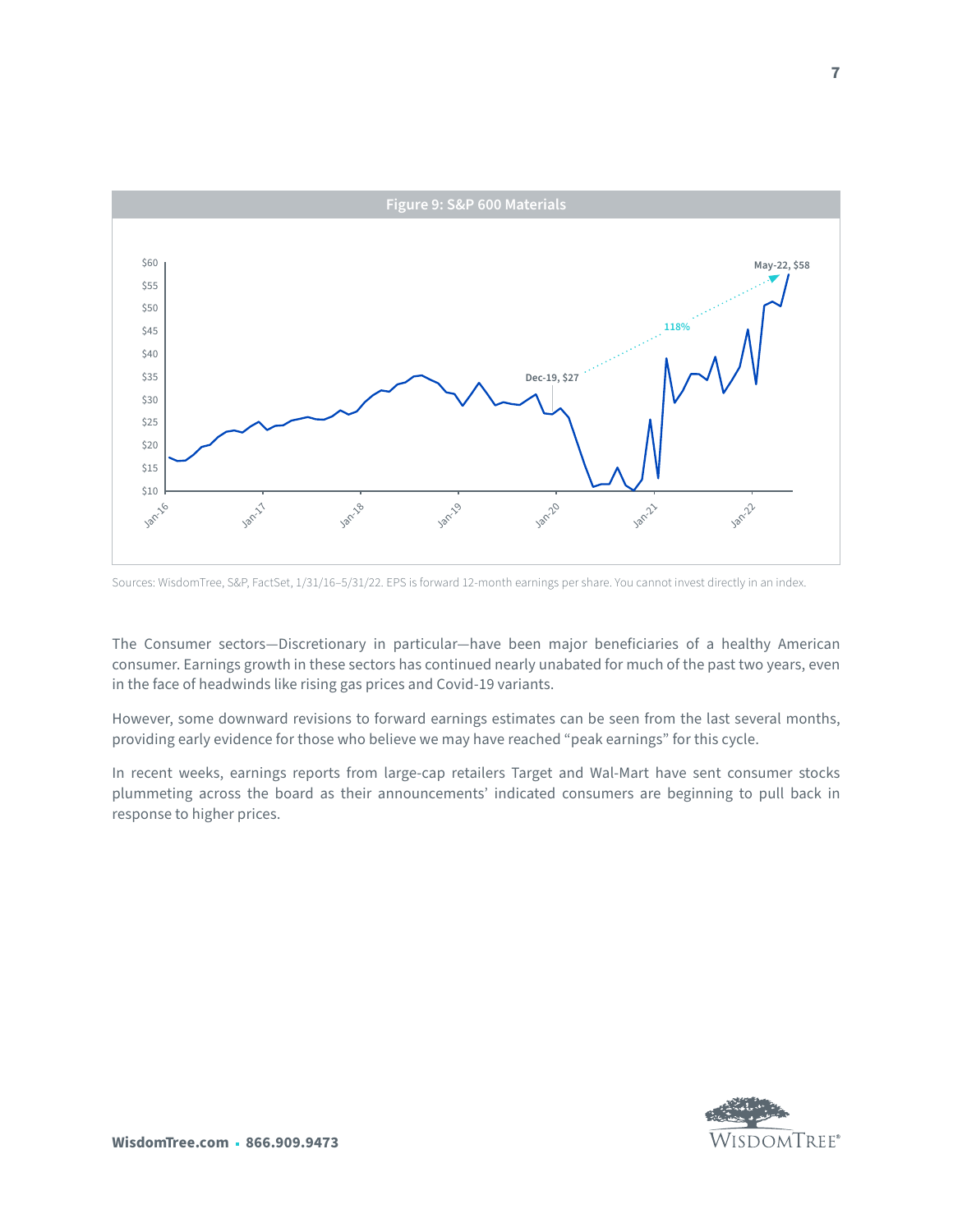#### **CONSUMER SECTORS EPS**





Sources: WisdomTree, S&P, FactSet, 1/31/16–5/31/22. EPS is forward 12-month earnings per share. You cannot invest directly in an index.

The earnings outlook for Financials has arguably been the most dire of late. After a roaring recovery in earnings expectations throughout much of the past few years, earnings growth estimates seem to have rolled over.

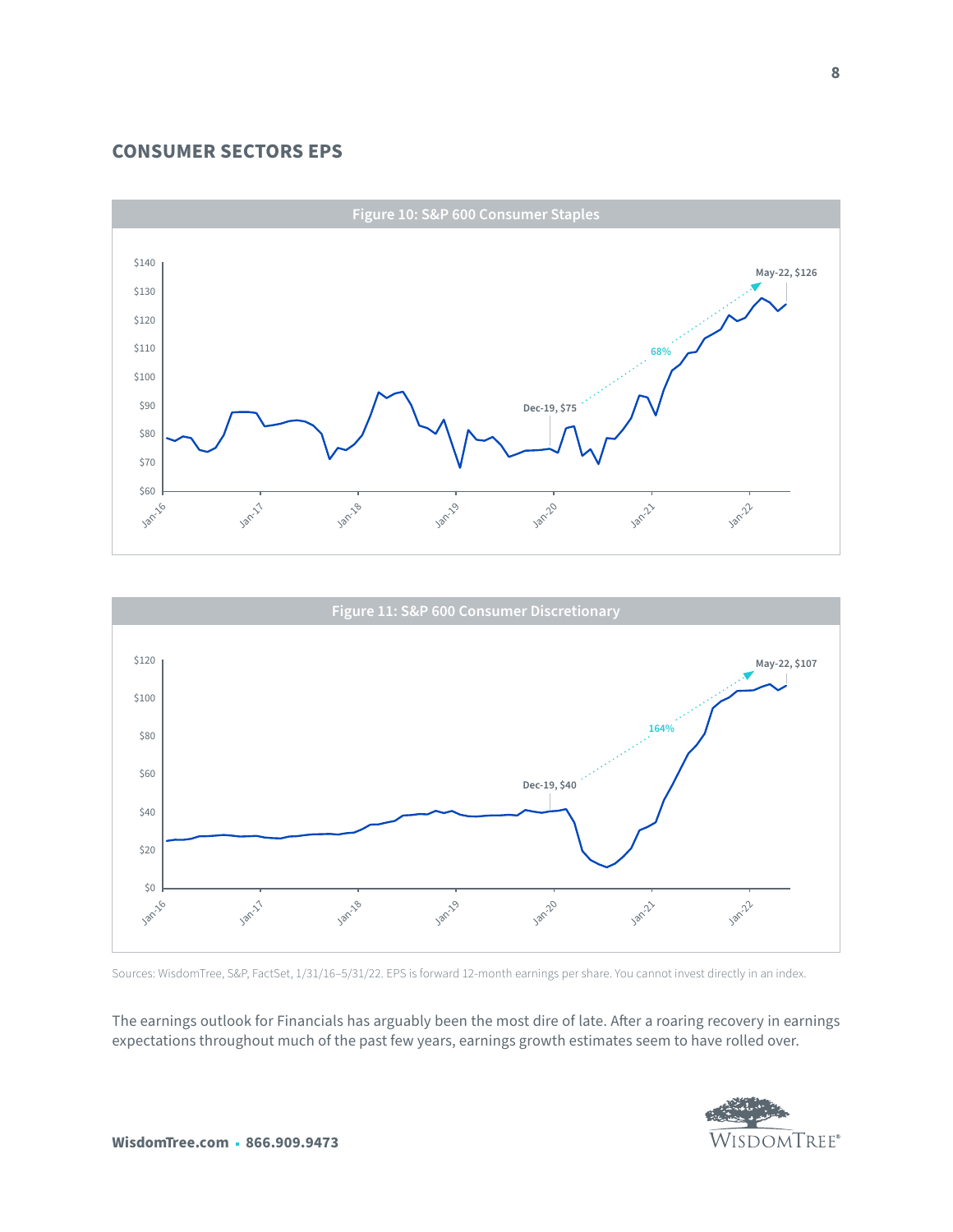### **FINANCIALS AND REAL ESTATE EPS**





Sources: WisdomTree, S&P, FactSet, 1/31/16–5/31/22. EPS is forward 12-month earnings per share. You cannot invest directly in an index.

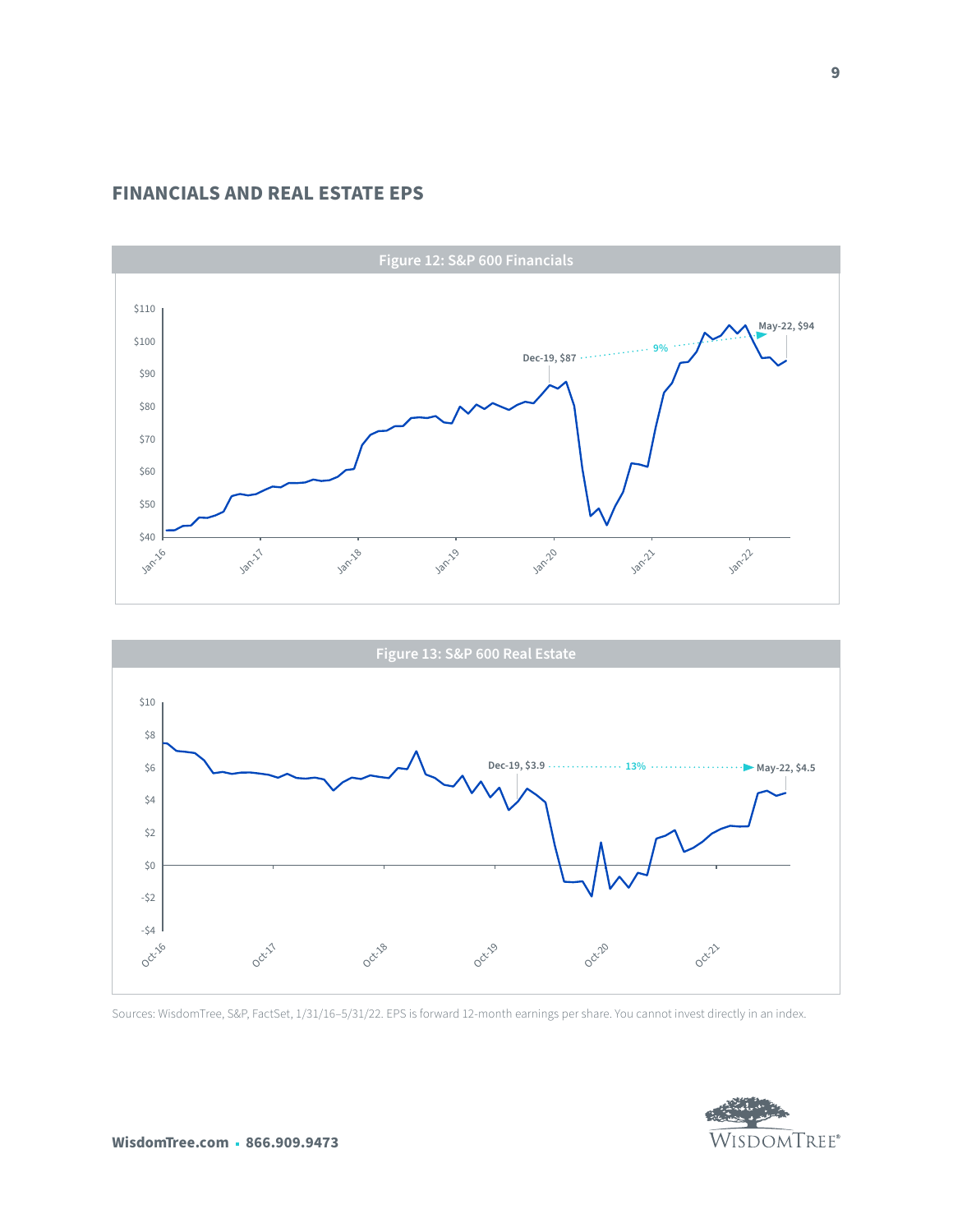Technology and Health Care—specifically biotechnology—have had tremendous earnings growth over the past few years.

These sectors—big allocations in small-cap growth indexes—also have significant earnings growth expectations to meet, lest they be punished by investors.

Those earnings growth expectations have been reduced in recent months, particularly for Health Care. The latest forward earnings per share number is a 34% decline from peak forward earnings estimates in November of last year as the market has readjusted expectations for many of its high-growth stories.

### **TECHNOLOGY AND HEALTH CARE EPS**





Sources: WisdomTree, S&P, FactSet, 1/31/16–5/31/22. EPS is forward 12-month earnings per share. You cannot invest directly in an index.

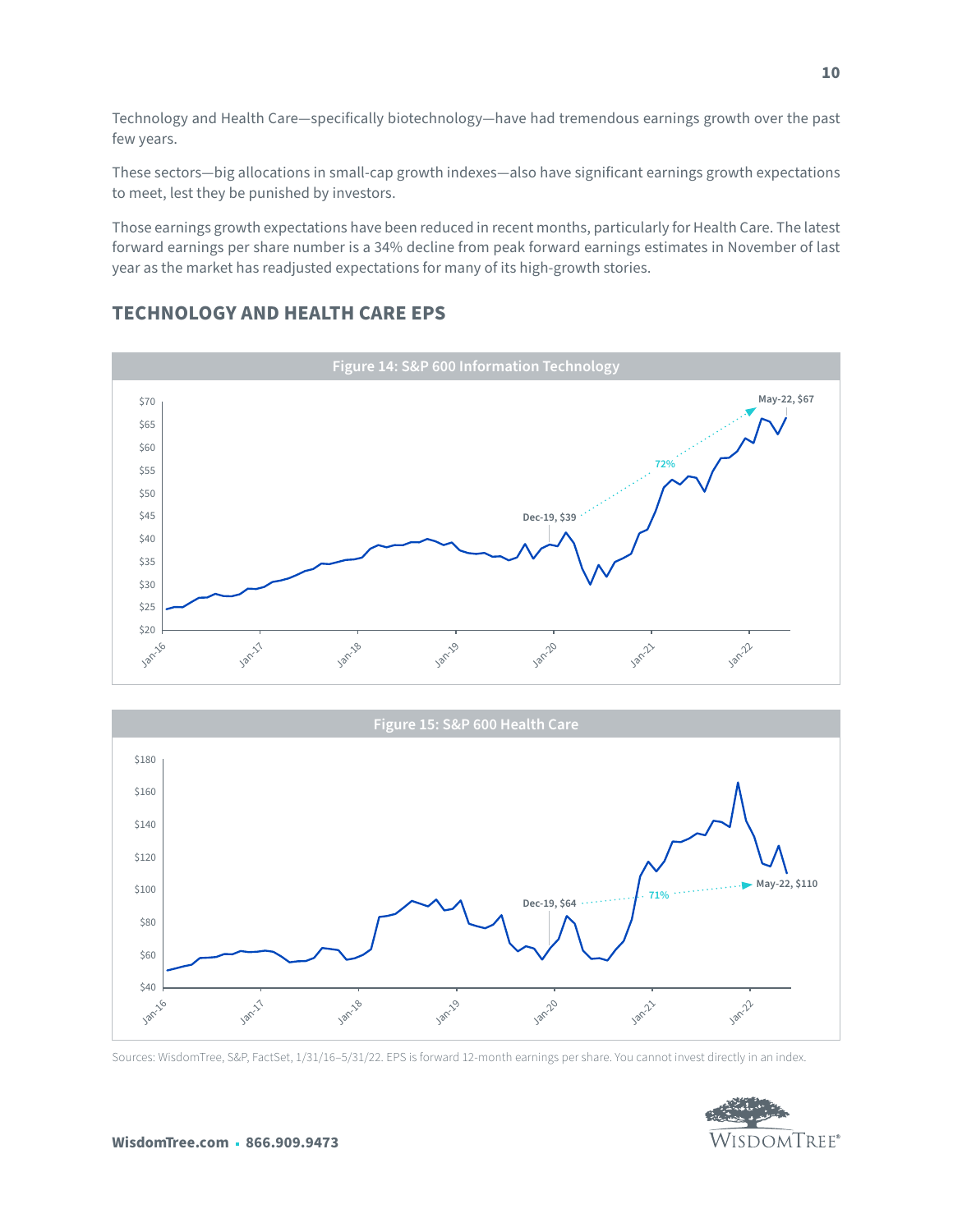#### **THE BOTTOM LINE**

Certain sectors—Energy and Industrials, in particular—show no signs of slowing earnings growth. Others, such as Financials and the Consumer sectors, are showing moderating growth expectations.

Nonetheless, small caps appear to be priced for a recession, at least far more so than large caps. While this may or may not be a base case scenario for many investors, it is important to see what appears to be baked into market prices.

For long-term investors, with the time horizon to withstand the normal fluctuations of the business cycle, the 30% discount of small caps relative to the historical median may provoke consideration for a small-cap allocation.

Even if recession seems to be a foregone conclusion consider these two points:

- **+** The Russell 2000 is currently off 24% from its November 2021 peak. Small caps have historically dropped 36% on average in a recession, meaning the market has already priced in two-thirds of a typical recession<sup>2</sup>
- **+** What has worked *within* small caps over the past year—dividends—may be the place to allocate during this volatile market

#### **DIVIDENDS FOR SLOW/NEGATIVE GROWTH BACKDROP**

While we have been focusing our attention on the valuations and earnings trends of small caps, a similar picture can be extended for mid-caps.

Many investors do not often think of dividends when it comes to mid- and small-cap companies. This can be a costly oversight.

Consider this:

- **+** A simple market cap-weighted strategy that bought all Russell 2000 dividend payers would have outperformed the Russell 2000 by 12.9% over the 12 months ended in April (excluding fees and expenses, if applicable)
- **+** A simple market cap-weighted strategy that bought all Russell Midcap dividend payers would have outperformed the Russell Midcap by 8.5% over the 12 months ended in April (excluding fees and expenses, if applicable)

<sup>2</sup> Bank of America Research, "Small/Mid-Cap Valuations: For small caps, recession risks now largely discounted," 5/10/22.

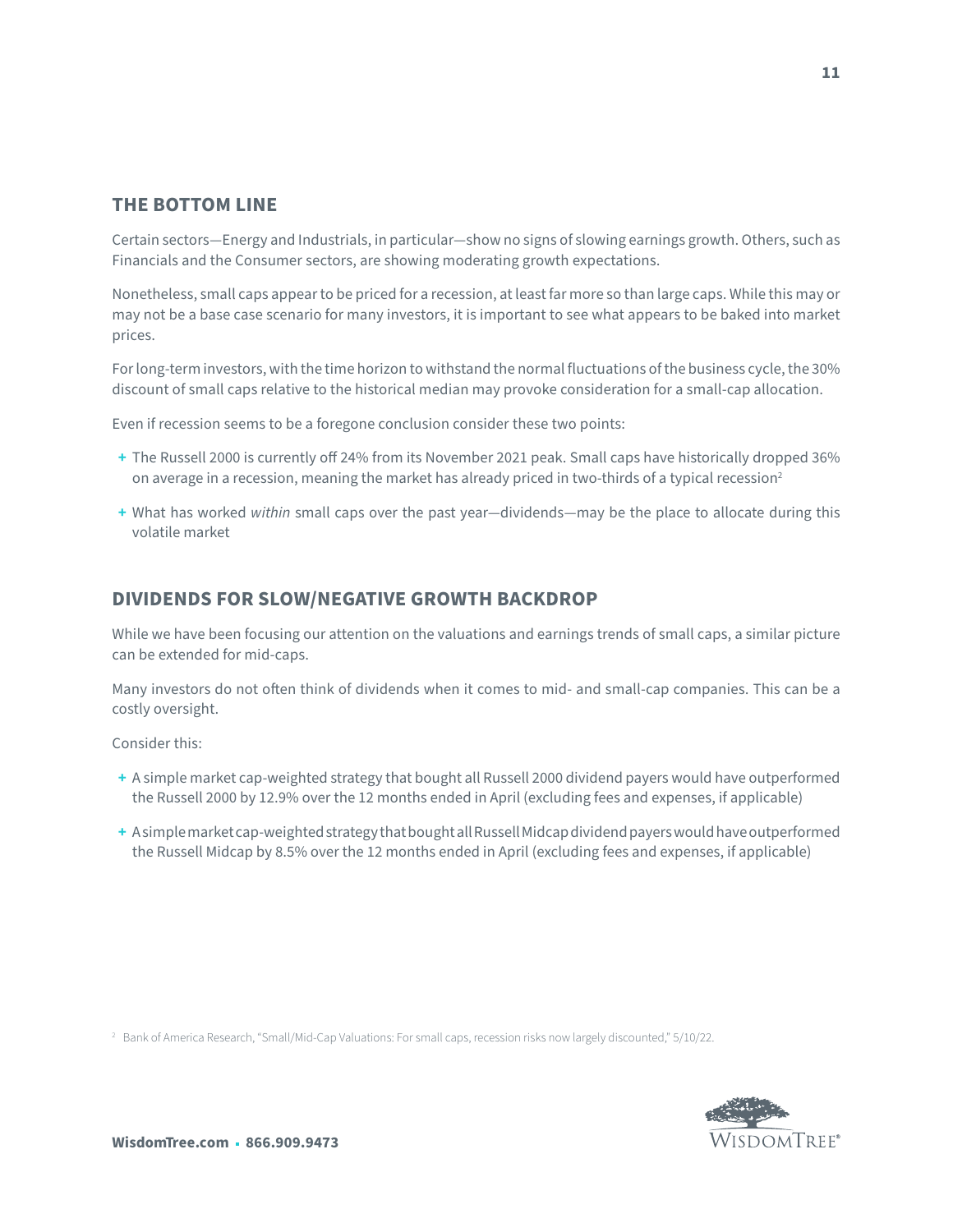

Sources: WisdomTree, FactSet, Russell, 4/30/21–4/29/22. You cannot invest directly in an index. Past performance is not indicative of future returns.

The WisdomTree U.S. MidCap Dividend Index, benchmark to the WisdomTree U.S. MidCap Dividend Fund (DON), and the WisdomTree U.S. SmallCap Dividend Index, benchmark to the WisdomTree U.S. SmallCap Dividend Fund (DES), have each benefited from investors' return to focusing on dividend cash flows over the last 12 months.

Relative to the Russell Midcap Index and the Russell 2000 Index, each WisdomTree Dividend Index has significant under-weight allocations to Information Technology and Health Care—two growth-heavy sectors with very little in dividend payments outside of the large caps.

The WisdomTree Indexes had over-weight allocations in the higher dividend sectors like Financials, Real Estate, Materials and Utilities.

Over the 12 months ended April 2022:

- **+** The WisdomTree U.S. MidCap Dividend Index outperformed the Russell Midcap Index by **8.84%**
- **+** The WisdomTree U.S. SmallCap Dividend Index outperformed the Russell 2000 Index by **13.01%**

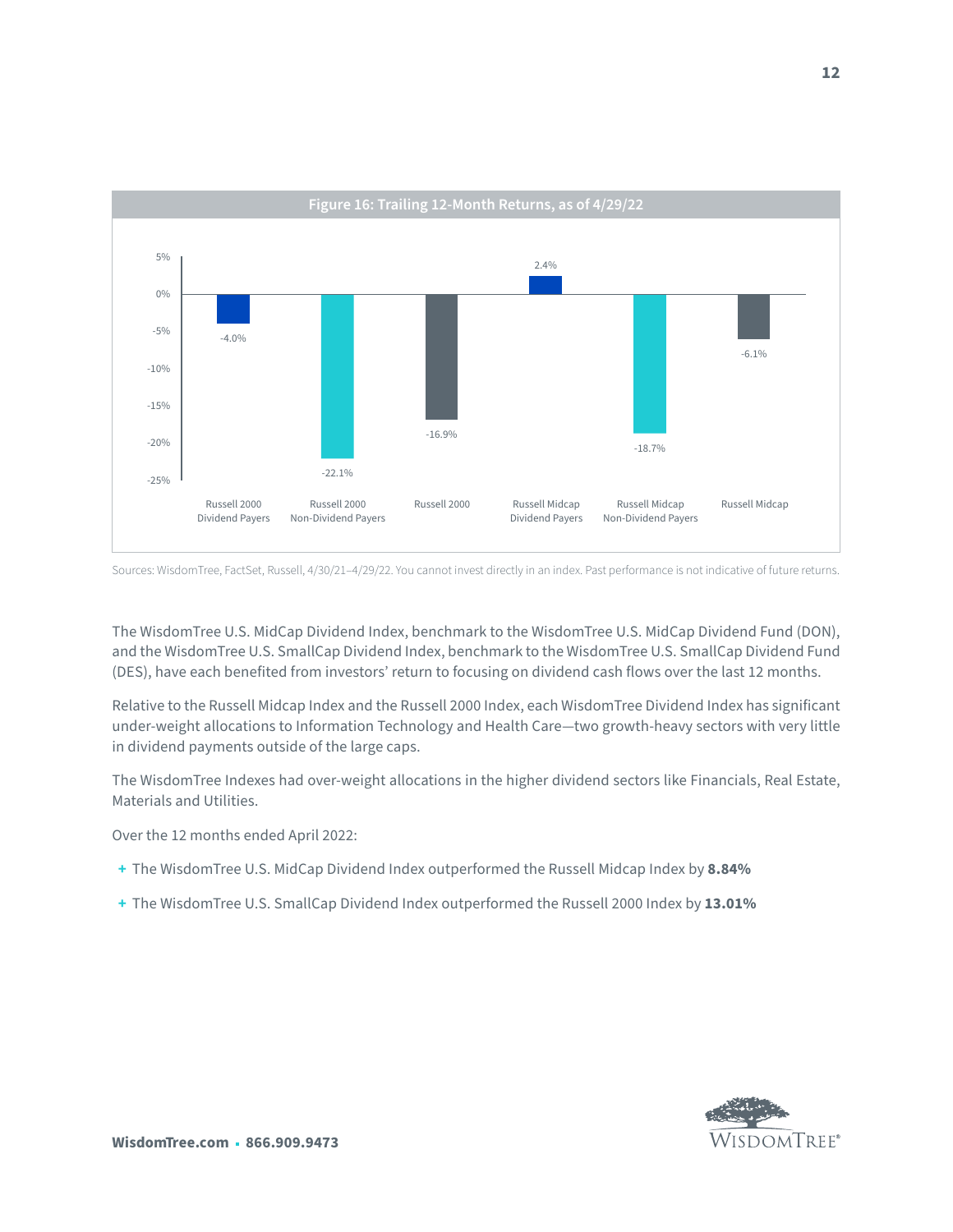| Figure 17: Mid-Cap Index 1-Year Sector Attribution |                               |                                  |                          |                                    |                                |                            |           |                                  |                            |  |  |
|----------------------------------------------------|-------------------------------|----------------------------------|--------------------------|------------------------------------|--------------------------------|----------------------------|-----------|----------------------------------|----------------------------|--|--|
| Category                                           | <b>Attribution Components</b> |                                  |                          |                                    | <b>Average Category Weight</b> |                            |           | <b>Category Performance</b>      |                            |  |  |
|                                                    | <b>Allocation</b>             | <b>Stock</b><br><b>Selection</b> | <b>Interaction</b>       | <b>Total</b><br><b>Attribution</b> | <b>Index</b><br>Weight         | <b>Benchmark</b><br>Weight | $+/-$ Wgt | <b>WT Index</b><br><b>Return</b> | <b>Benchmark</b><br>Return |  |  |
| <b>Communication Services</b>                      | 0.39%                         | 1.91%                            | $-0.48%$                 | 1.83%                              | 2.93%                          | 3.99%                      | $-1.06%$  | 3.45%                            | $-35.46%$                  |  |  |
| Health Care                                        | 0.69%                         | 2.13%                            | $-1.47%$                 | 1.35%                              | 1.90%                          | 11.58%                     | $-9.69%$  | 4.94%                            | $-14.11%$                  |  |  |
| Materials                                          | 0.63%                         | 0.33%                            | 0.20%                    | 1.16%                              | 9.74%                          | 5.61%                      | 4.13%     | 14.98%                           | 8.74%                      |  |  |
| Energy                                             | 1.30%                         | $-0.04%$                         | $-0.18%$                 | 1.09%                              | 5.24%                          | 3.95%                      | 1.29%     | 65.59%                           | 65.22%                     |  |  |
| Consumer Discretionary                             | 0.12%                         | 0.69%                            | 0.01%                    | 0.81%                              | 11.11%                         | 12.34%                     | $-1.23%$  | $-14.39%$                        | $-19.29%$                  |  |  |
| <b>Real Estate</b>                                 | 0.28%                         | 0.20%                            | 0.03%                    | 0.52%                              | 9.89%                          | 7.99%                      | 1.90%     | 10.01%                           | 7.43%                      |  |  |
| Information Technology                             | 0.73%                         | 0.78%                            | $-1.02%$                 | 0.49%                              | 4.85%                          | 18.72%                     | $-13.88%$ | $-6.14%$                         | $-10.80%$                  |  |  |
| Utilities                                          | 0.84%                         | $-0.18%$                         | $-0.20%$                 | 0.46%                              | 10.15%                         | 4.60%                      | 5.55%     | 5.37%                            | 9.05%                      |  |  |
| Financials                                         | 0.24%                         | 0.13%                            | 0.05%                    | 0.42%                              | 25.62%                         | 12.42%                     | 13.20%    | $-3.61%$                         | $-4.64%$                   |  |  |
| <b>Consumer Staples</b>                            | 0.25%                         | 0.16%                            | $-0.04%$                 | 0.36%                              | 4.13%                          | 3.48%                      | 0.65%     | 13.45%                           | 7.69%                      |  |  |
| Industrials                                        | 0.14%                         | 0.42%                            | $-0.22%$                 | 0.35%                              | 14.45%                         | 15.28%                     | $-0.83%$  | $-8.43%$                         | $-11.16%$                  |  |  |
| Other                                              | $0.00\%$                      | $\overline{a}$                   | $\overline{\phantom{a}}$ | $0.00\%$                           | $\overline{a}$                 | 0.04%                      | $-0.04%$  |                                  | $-12.14%$                  |  |  |
| <b>Total</b>                                       | 5.61%                         | 6.53%                            | $-3.31%$                 | 8.84%                              | ٠                              | ٠                          | ٠         | 2.73%                            | $-6.10%$                   |  |  |

| Figure 18: Small-Cap Index 1-Year Sector Attribution |                               |                                  |                    |                                    |                                |                            |                          |                             |                            |  |
|------------------------------------------------------|-------------------------------|----------------------------------|--------------------|------------------------------------|--------------------------------|----------------------------|--------------------------|-----------------------------|----------------------------|--|
| Category                                             | <b>Attribution Components</b> |                                  |                    |                                    | <b>Average Category Weight</b> |                            |                          | <b>Category Performance</b> |                            |  |
|                                                      | <b>Allocation</b>             | <b>Stock</b><br><b>Selection</b> | <b>Interaction</b> | <b>Total</b><br><b>Attribution</b> | <b>Index</b><br>Weight         | <b>Benchmark</b><br>Weight | $+/-$ Wgt                | <b>WT Index</b><br>Return   | <b>Benchmark</b><br>Return |  |
| <b>Health Care</b>                                   | 5.46%                         | 7.24%                            | $-6.21%$           | 6.48%                              | 1.70%                          | 18.82%                     | $-17.12%$                | $-9.81%$                    | $-42.72%$                  |  |
| Financials                                           | 0.80%                         | 0.82%                            | 0.50%              | 2.12%                              | 26.09%                         | 15.81%                     | 10.28%                   | $-4.65%$                    | $-9.94%$                   |  |
| Utilities                                            | 1.11%                         | 0.24%                            | 0.37%              | 1.72%                              | 7.27%                          | 2.60%                      | 4.67%                    | 11.97%                      | 1.42%                      |  |
| <b>Real Estate</b>                                   | 0.40%                         | 0.70%                            | 0.28%              | 1.38%                              | 9.92%                          | 7.03%                      | 2.89%                    | 8.56%                       | $-2.49%$                   |  |
| <b>Consumer Staples</b>                              | 0.42%                         | 0.26%                            | 0.17%              | 0.85%                              | 7.54%                          | 3.32%                      | 4.22%                    | 3.05%                       | $-5.04%$                   |  |
| <b>Information Technology</b>                        | $-0.04%$                      | 2.13%                            | $-1.37%$           | 0.73%                              | 4.71%                          | 13.61%                     | $-8.90\%$                | $-1.20%$                    | $-17.44%$                  |  |
| <b>Communication Services</b>                        | 0.18%                         | 0.52%                            | $-0.14%$           | 0.56%                              | 3.37%                          | 3.30%                      | $0.07\%$                 | $-12.29%$                   | $-25.36%$                  |  |
| <b>Materials</b>                                     | 0.36%                         | 0.13%                            | 0.03%              | 0.53%                              | 7.96%                          | 4.04%                      | 3.92%                    | $-0.48%$                    | $-5.49%$                   |  |
| Industrials                                          | 0.27%                         | 0.29%                            | $-0.06%$           | 0.50%                              | 17.52%                         | 15.11%                     | 2.41%                    | $-6.91%$                    | $-9.07\%$                  |  |
| Consumer Discretionary                               | $-0.01%$                      | $-0.01%$                         | 0.03%              | 0.01%                              | 11.85%                         | 11.91%                     | $-0.06%$                 | $-25.23%$                   | $-25.69%$                  |  |
| Energy                                               | $-1.18%$                      | $-1.31%$                         | 0.60%              | $-1.89%$                           | 2.08%                          | 4.39%                      | $-2.31%$                 | 20.26%                      | 68.25%                     |  |
| Other                                                | 0.02%                         | $\overline{a}$                   |                    | 0.02%                              | $\overline{\phantom{a}}$       | 0.07%                      | $-0.07%$                 | $\overline{\phantom{a}}$    | $-57.25%$                  |  |
| <b>Total</b>                                         | 7.80%                         | 11.01%                           | $-5.80%$           | 13.01%                             | ٠                              | ٠                          | $\overline{\phantom{a}}$ | $-3.86%$                    | $-16.87%$                  |  |

Sources: WisdomTree, FactSet, Russell, 4/30/21–4/29/22. You cannot invest directly in an index. Past performance is not indicative of future returns.

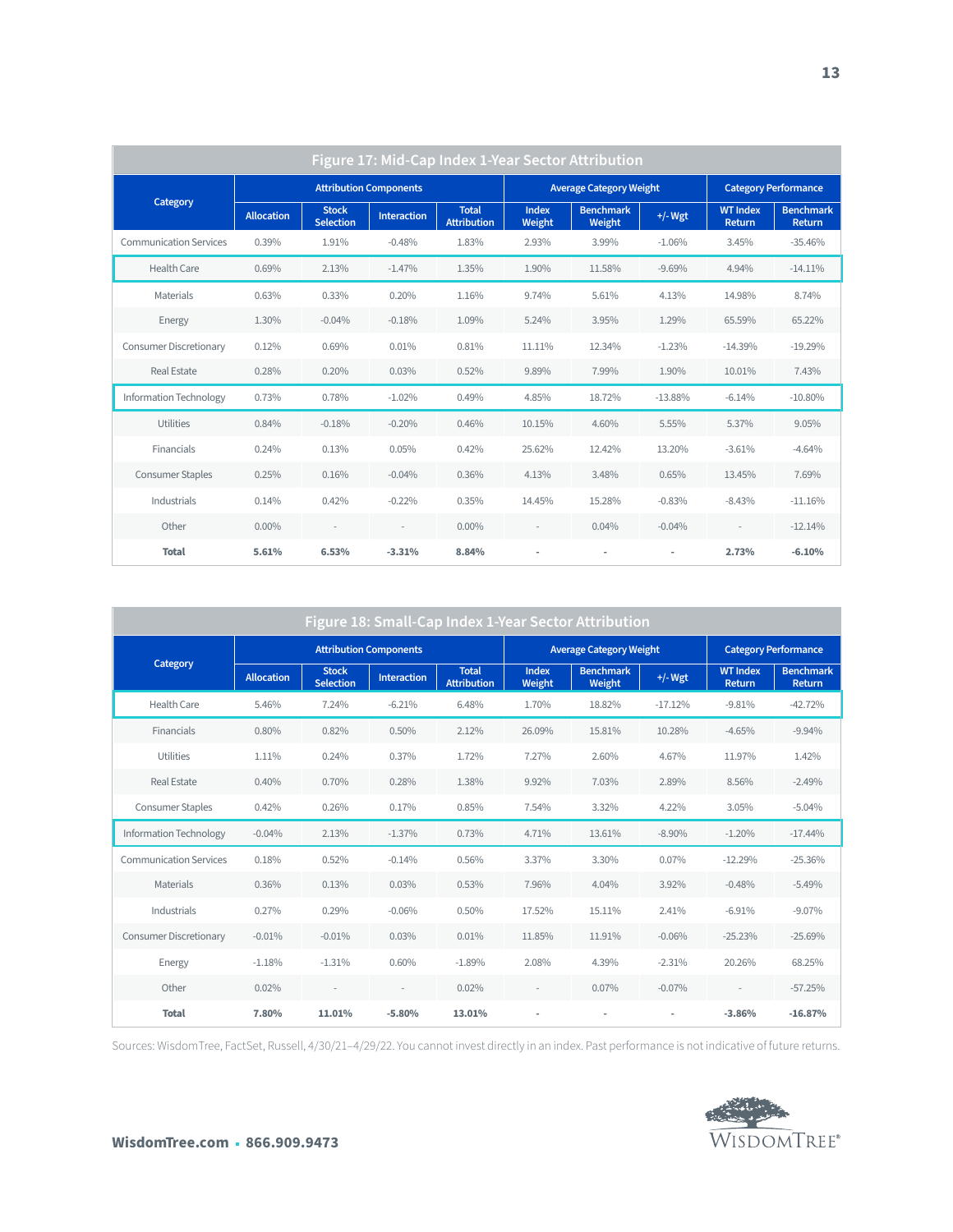Similar to the strong growth in earnings we saw from the S&P 600, we also see robust earnings growth trends and premium earnings ratios—from the WisdomTree MidCap and SmallCap Dividend Indexes.

A widening profitability gap has developed between WisdomTree's Dividend Indexes and the market capweighted Russell indexes. As of May 31, 2022, 9.4% of the weight of the Russell Midcap Index was in companies with negative earnings, as was 22.9% of the Russell 2000 Index. This compares to a less-than-3.5% weight in negative earnings for the WisdomTree Dividend Indexes.





Sources: WisdomTree, Russell, FactSet, 6/30/12–5/31/22. You cannot invest directly in an index.

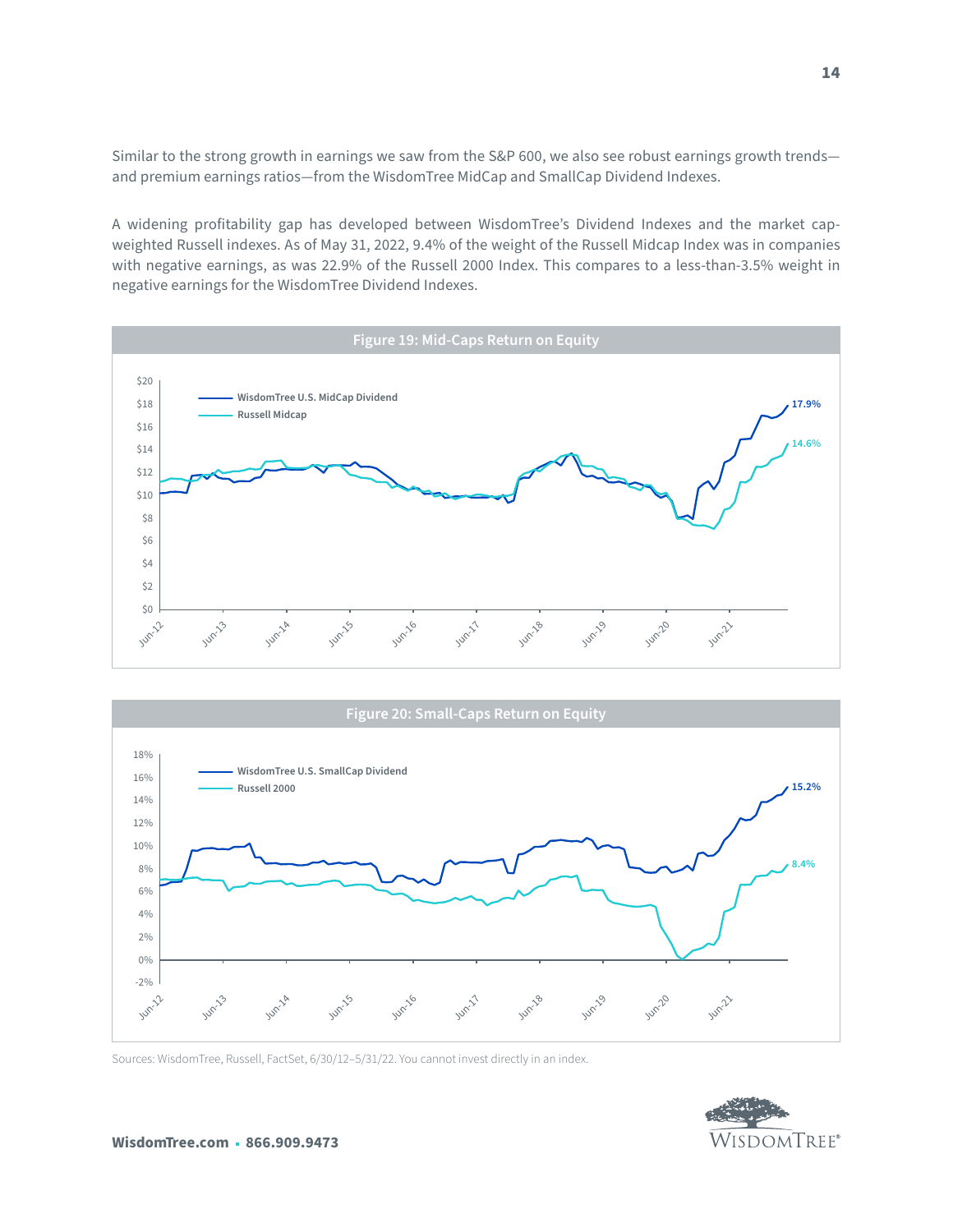As we've mentioned, market prices suggest the pace of earnings growth will slow (or turn negative). WisdomTree's Dividend Indexes—despite their recent outperformance—have even greater discounts in their P/E ratios than the market cap-weighted Russell indexes.





Sources: WisdomTree, Russell, FactSet, 6/30/12–5/31/22. Estimated price-to-earnings excludes negative earners. You cannot invest directly in an index.

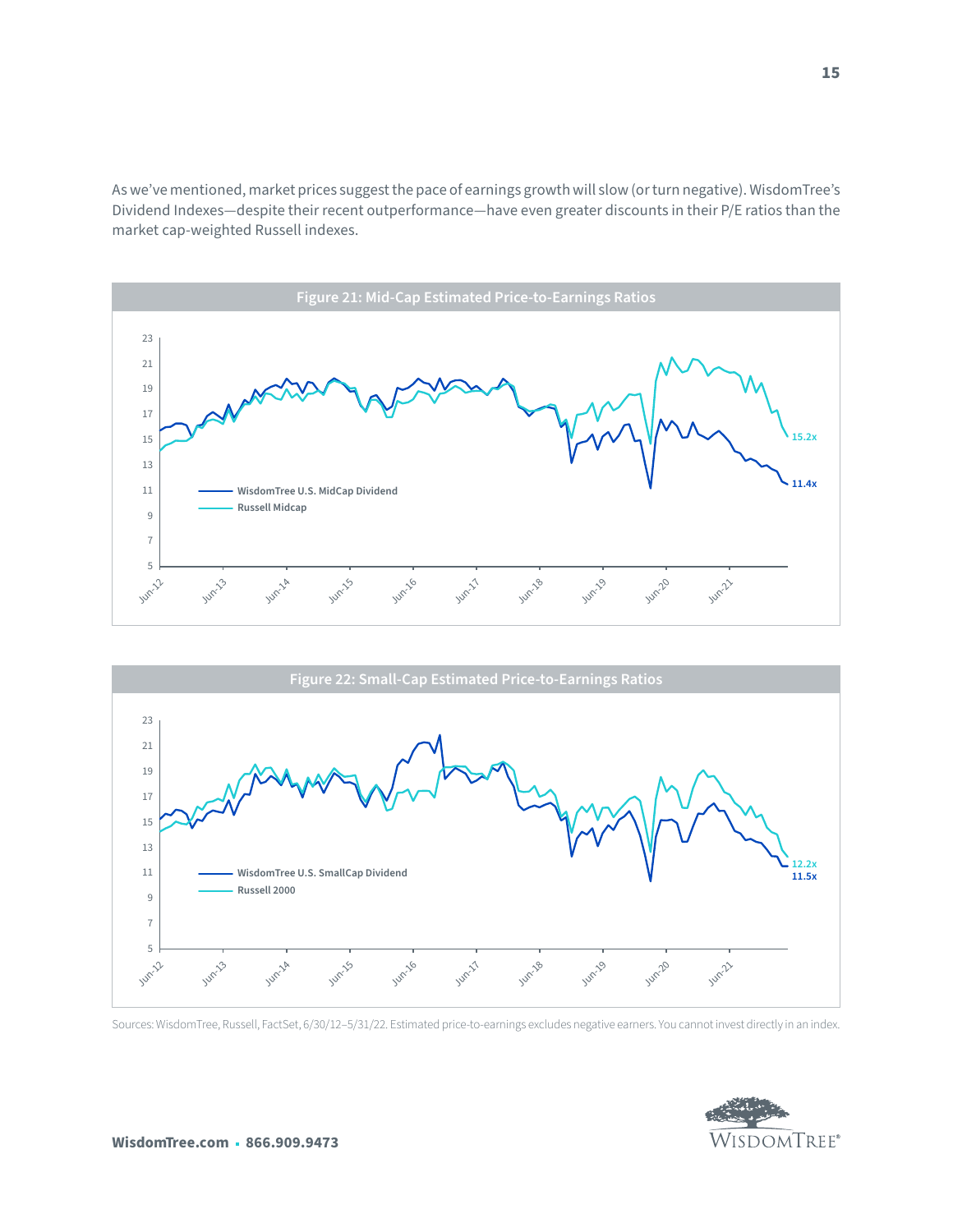#### **CONCLUSION**

Dividends have provided safety amid the volatility this year in U.S. equities. While many investors may ignore dividends outside of large caps, the relative performance among mid- and small-cap dividend payers and nonpayers over the past 12 months suggests this can be a mistake.

We anticipate the leadership of companies with strong cash flows and dividend payouts will be sustained. This rising interest rate environment punishes non-dividend-paying story stocks, as the opportunity cost of not having current cash flows is a headwind to non-payers.

For investors interested in allocating to a diversified basket of dividend-paying mid- and small-caps, consider the **WisdomTree U.S. MidCap Dividend Fund (DON)** and the **WisdomTree U.S. SmallCap Dividend Fund (DES).**

#### **Index Definitions:**

ICE BofA U.S. High Yield Index: Tracks the performance of the universe of U.S. dollar denominated below-investment-grade corporate debt publicly issued in the U.S. market. Russell 2000 Index: Measures the performance of the small-cap segment of the U.S. equity universe. The Russell 2000 is a subset of the Russell 3000 Index representing approximately 10% of the total market capitalization of that index. It includes approximately 2,000 of the smallest securities based on a combination of their market cap and current index membership. Russell Midcap Index: Measures the performance of the mid-cap segment of the U.S. equity universe. The Russell Midcap is a subset of the Russell 1000 Index. It includes approximately 800 of the smallest securities based on a combination of their market cap and current index membership. S&P 500 Index: Market capitalization-weighted benchmark of 500 stocks selected by the Standard and Poor's Index Committee designed to represent the performance of the leading industries in the U.S. economy. S&P 600 Index: An index of small-cap stocks selected by Standard and Poor's. It tracks a broad range of smallsized companies that meet specific liquidity and stability requirements. WisdomTree U.S. MidCap Dividend Index: A fundamentally weighted index that measures the performance of the mid-capitalization segment of the U.S. dividend-paying market. The Index is comprised of the companies that compose the top 75% of the market capitalization of the WisdomTree U.S. Dividend Index after the 300 largest companies have been removed. The index is dividend weighted annually to reflect the proportionate share of the aggregate cash dividends each component company is projected to pay in the coming year, based on the most recently declared dividend per share. WisdomTree U.S. SmallCap Dividend Index: A fundamentally weighted index measuring the performance of the small-capitalization segment of the U.S. dividend-paying market. The Index is comprised of the companies that compose the bottom 25% of the market capitalization of the WisdomTree U.S. Dividend Index after the 300 largest companies have been removed. The Index is dividend weighted annually to reflect the proportionate share of the aggregate cash dividends each component company is projected to pay in the coming year, based on the most recently declared dividend per share.